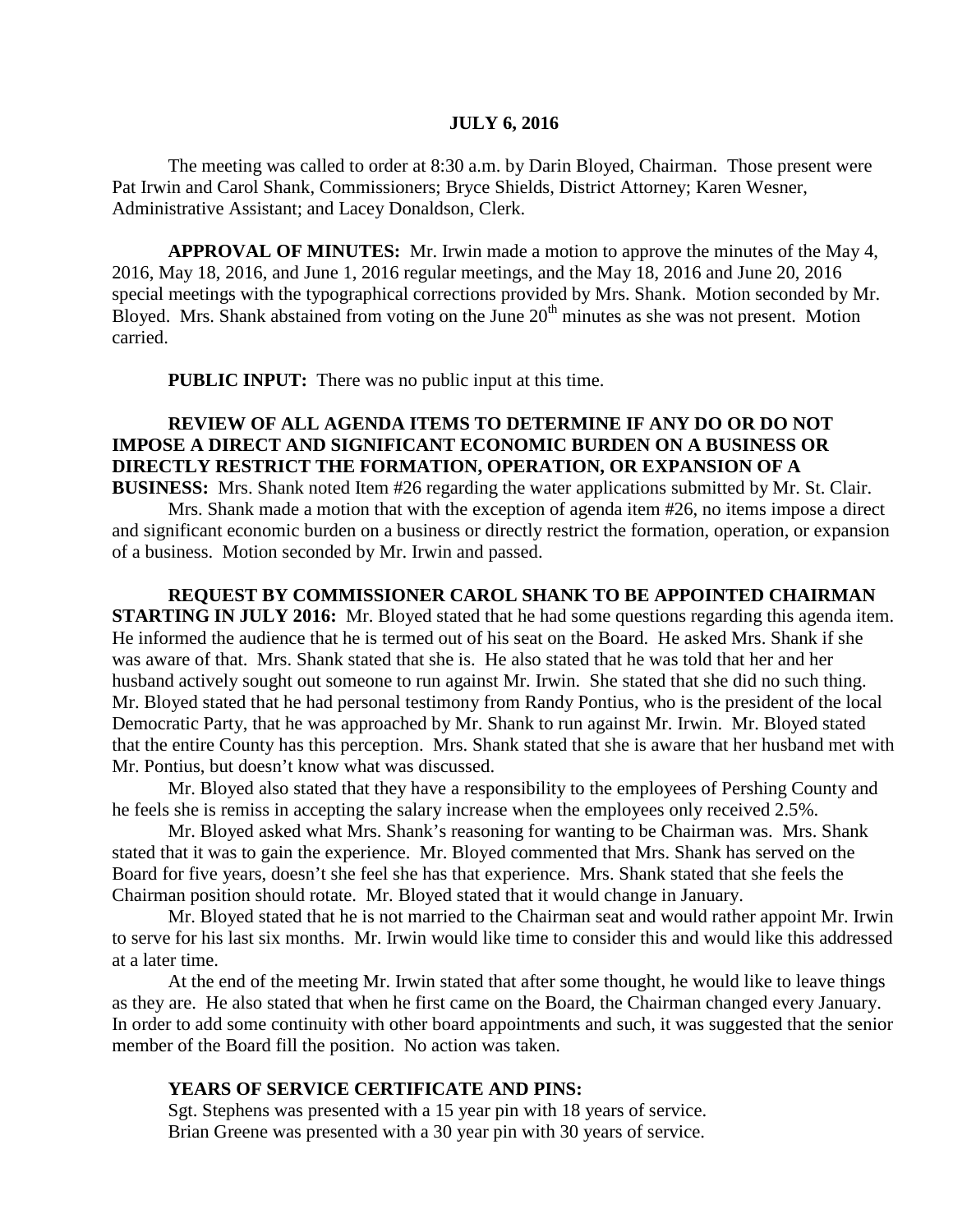#### **UNCLASSIFIED DEPARTMENTS:**

ROAD DEPARTMENT – Brian Greene was present.

Mr. Greene stated that since the last meeting the roads were prepped in Grass Valley and Mag Chloride was put down on the  $28<sup>th</sup>$  and  $29<sup>th</sup>$ . The crew then moved to the valley roads. They also patched potholes on Muddy Road, Tungsten, and Old Victory Highway. Mr. Hill has been spraying puncture vine throughout the county. Today the crew is hauling hot mix up to Limerick Canyon.

Mr. Irwin asked if they had fixed a speed limit sign in Unionville. Mr. Greene will check on it. LANDFILL – Brian Greene was present.

Mr. Greene stated that they had some problems with the loader, but they have been corrected. COMMUNITY CENTER/ECONOMIC DEVELOPMENT – Heidi Lusby-Angvick was present.

Mrs. Lusby-Angvick stated that she went to the Mineral County Depot last week for a celebration for their site certification. 144,000 acres on the Army Depot and the surrounding area have been opened up for industry. Mrs. Lusby-Angvick also stated that she would be out of town July  $17<sup>th</sup>$ through July 23<sup>rd</sup> attending the Northwest Community Development Institute.

PCEDA (Pershing County Economic Development Authority) has decided to renew their contract with Abbi Agency. Once she has some more information Mrs. Lusby-Angvick will share it with the Commission.

Mrs. Lusby-Angvick stated that the windows in the Assay Office at the Museum are starting to deteriorate and she is concerned that the glass might slip out.

BUILDINGS AND GROUNDS – John Handka was present.

Mr. Handka stated that the heating and a/c project is about two-thirds done. Mr. Bloyed asked if there are plans to take the existing units out of the windows. Mr. Handka stated that is the plan; however, some of the glass is missing, so if the windows aren't replaced, they will have to have someone come out and replace the missing glass. There are three or four windows missing glass.

Mr. Handka stated that he has also been working on replacing the water system in the Courthouse. He has installed a better filtration system, which should also help with wear and tear on the pipes.

The trees have been trimmed. The arborist told Mr. Handka that most of them were in really good shape. Three trees were removed.

They have also been spraying weeds at the cemeteries, ballfields and around the Courthouse. Mr. Handka stated that they've got a pretty good handle on the weeds, with the exception of the Airport.

The roof at the Airport will be replaced next week. Various community members donated furniture for the pilot's lounge.

There was some discussion regarding a storage shed for the Unionville Park. There were a few options mentioned and Mr. Handka was asked to get some prices.

*Presentation by DeBell Windows and Beautiful Homes Nevada for Courthouse window replacement:* A presentation was given by Bill D'Andrea from DeBell Windows. The last time he was here a verbal presentation of the product was given along with samples. Today Mr. D'Andrea also had a video presentation.

Mr. Irwin asked if there was any kind of discount for allowing DeBell to use the Courthouse in their advertisements. Mr. Shields stated that both companies would have to be given the same opportunity and the project would have to be rebid. Mr. D'Andrea stated that if he got the go ahead today he would do it for \$80,000 even.

Chad Correia of Beautiful Homes Nevada gave a presentation. He also gave the Board a pamphlet with additional information.

Mr. Bloyed wanted the record to reflect that he had Beautiful Homes Nevada install these windows in his home.

There were some questions regarding Mr. Correia's licensing and bond limits. Mr. Correia stated that he has been licensed for 15 years and has never had a problem with the Contractor's Board.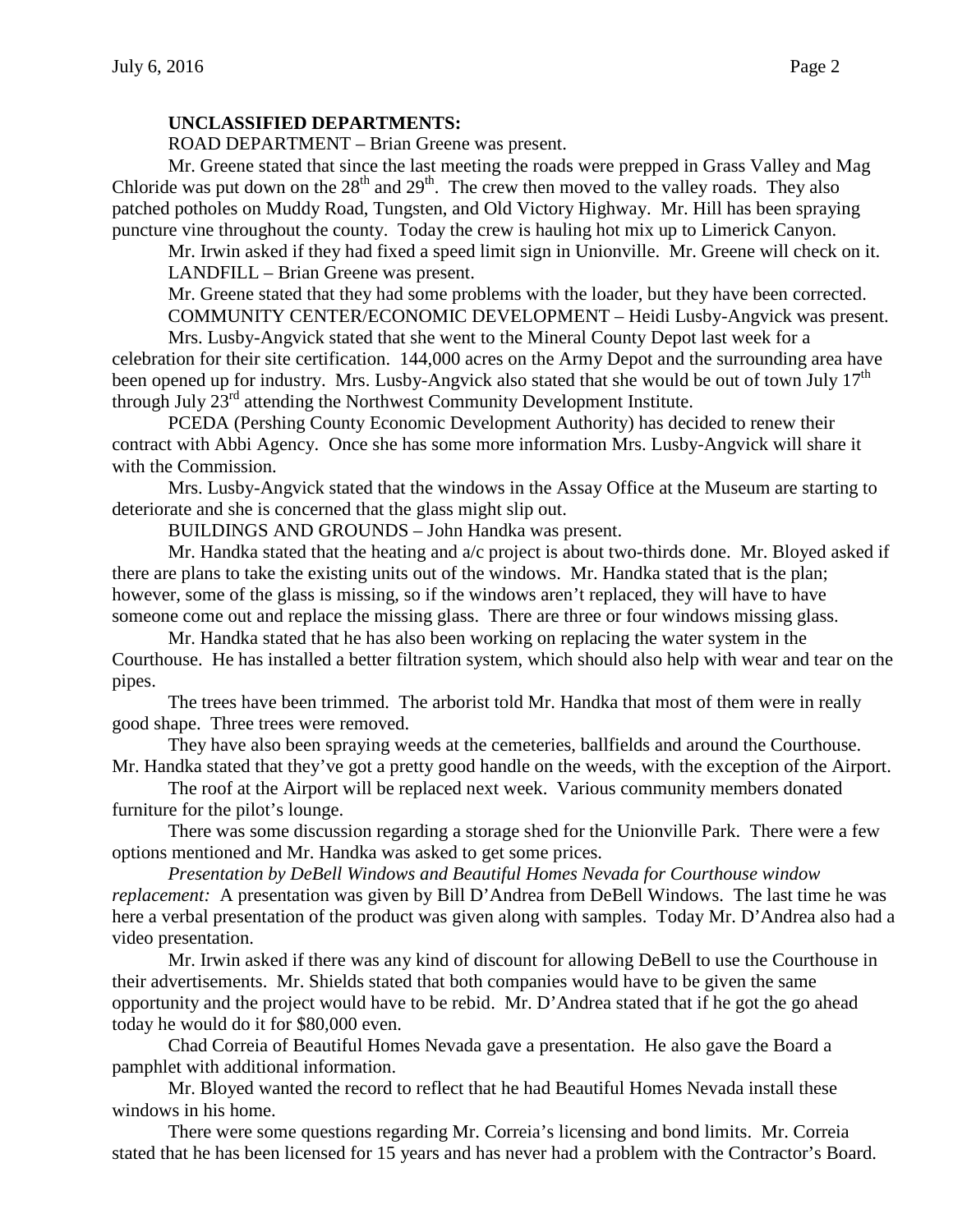#### **PLANNING DEPARTMENT:** James Evans was present.

Mr. Evans stated that there will not be a Planning Commission meeting this month. He gave the Board the monthly permits issued and fees collected report.

# **IMLAY WATER:** James Evans was present.

Mr. Evans stated that he will be doing the lead and copper sampling next week. On Thursday he will have both wells sounded to check water levels.

#### **BUILDING DEPARTMENT:** James Evans was present.

Mr. Evans stated that this side of the office has been pretty busy. He attended a three hour meeting with the City's new Plan Reviewer. The City is in the process of updating their forms and he would like to see the City and County using the same forms. Once he has the City lined out, Mr. Evans will bring him before the Commission to give a proposal as at some point we will also be looking for a new Plan Reviewer.

APPROVAL TO ADVERTISE AND HIRE CODE ENFORCEMENT OFFICER – Mr. Bloyed stated that he sat down with Mr. Evans to discuss Code Enforcement. The position was budgeted for. Mr. Irwin would like to look at some other options and would like to approach the City about consolidating some functions. Mr. Bloyed stated that he thought that was fine, but we don't want to negate the progress that has been made. Mr. Evans will continue following the open cases. The City will be approached to try to schedule a joint meeting.

Mr. Evans was presented with a certificate and pin for 10 years of service with Pershing County.

# **UNCLASSIFIED DEPARTMENTS, CONT.D:**

COOPERATIVE AG EXTENSION – Steve Foster was present.

Mr. Foster reported that the Grow Your Own Series had 14 people attend the eight sessions. Mr. Foster attended the Youth Range Camp. There were approximately 20 kids in attendance. Mr. Foster also attended the Big Meadows Conservation District meeting.  $4-H$  Camp runs July  $17 - 23$  and there are 17 campers from Pershing County attending. They will be holding their annual barbeque on July 30<sup>th</sup> during Frontier Days.

Mr. Foster will be representing Nevada Ag Extension at the Western Sustainable Ag Research Education conference in Newport, Oregon next week.

Mr. Foster also reported that he received an email from the State's IT Department stating that they would like to run fiber optics into the Community Center. This would eliminate the charge for the T-1 line and would provide faster internet. They are asking that the County help pay for it. An item will be put on the next agenda for possible approval.

RYE PATCH FIRE DEPARTMENT – *Approval to transfer de-commissioned water truck from inventory to Nile Valley Race Track with a Memorandum of Understanding (MOU):* Mr. Bloyed stated that this truck was donated by EP Minerals and the Rye Patch Fire Department can no longer use it. Mr. Bloyed would like the MOU to state that the Nile Valley Race Track will maintain the water truck, but the County would have access to it in an emergency. Mr. Shields will speak with Chief Ayoob and Mr. Irwin in regards to language that is needed for the ISO (Insurance Service Office) and will draft the MOU.

Mr. Irwin made a motion to approve the transfer of the de-commissioned water truck from the Rye Patch Fire Department to the Nile Valley Race Track contingent on the District Attorney drafting an MOU that requires it to be kept in service so that it benefits our ISO rating and can be used in case of emergencies. Motion seconded by Mrs. Shank and passed.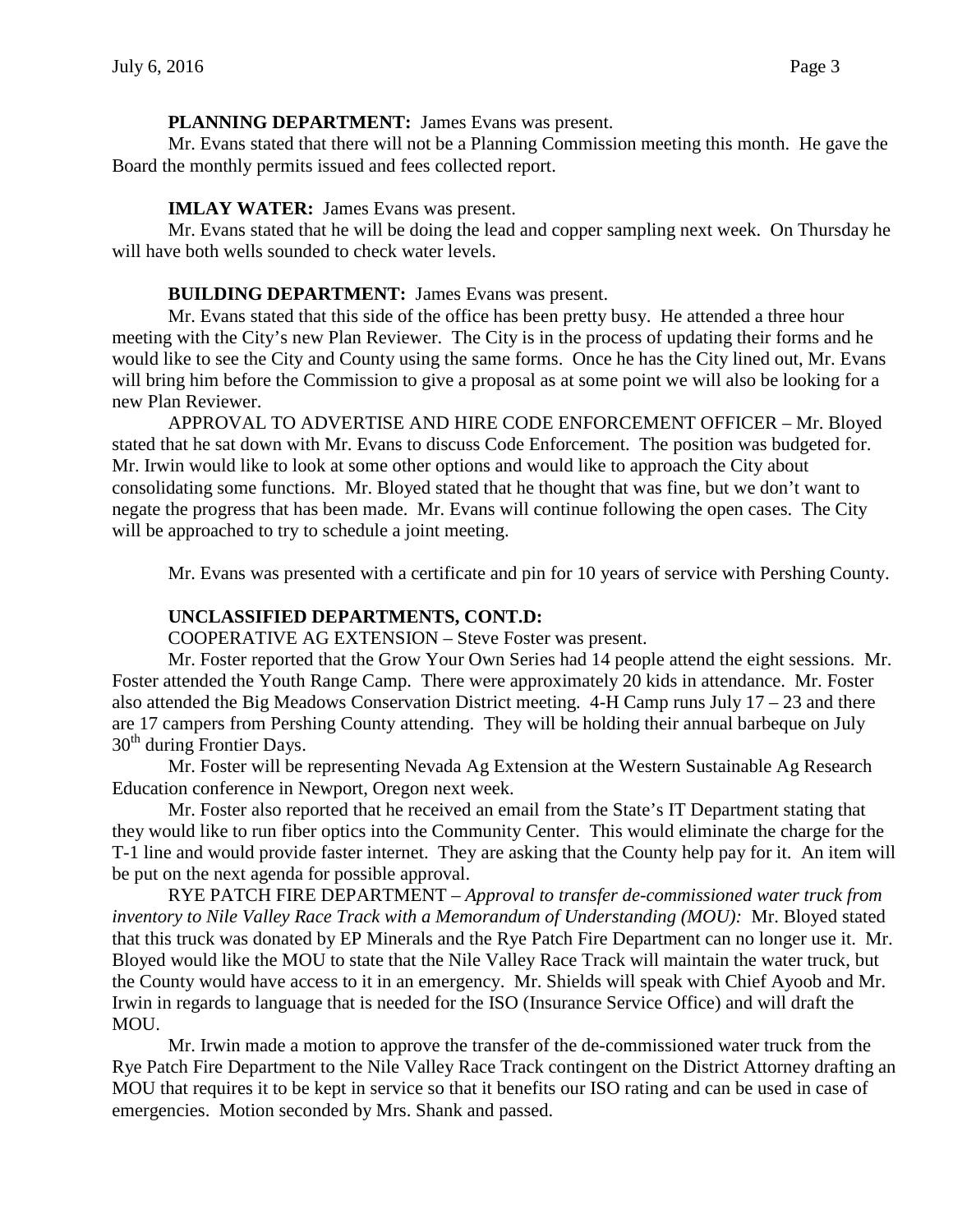#### **ELECTED DEPARTMENTS:**

LACEY DONALDSON, CLERK-TREASURER – Mrs. Donaldson stated that things are slowing down after the election. They worked with the Assessor's office and the tax roll file was sent to the printer yesterday. Once the proofs are approved the bills will be mailed by July  $15<sup>th</sup>$ .

*Approval of corrections/changes to the Tax Roll:* An adjustment for APN #006-037-09, Birr-Miller was presented to the Board. As this parcel only has one livable residence, one Landfill Assessment in the amount of \$120 needs to be removed.

Mrs. Shank made a motion to approve the correction to the Tax Roll as presented. Motion seconded by Mr. Irwin and passed.

LAURI CERINI-JONES, ASSESSOR – Mrs. Cerini-Jones stated that she hopes to get the Appraiser ad in the paper next week. She also gave the Commission some information regarding a property that will now be Tax Exempt. Pictometry has completed their flights for this appraisal cycle, so the Board will see those vouchers soon.

The meeting recessed at 10:29 a.m. for a Liquor Board meeting and reconvened at 10:31 a.m.

RENE CHILDS, RECORDER-AUDITOR – Mrs. Childs gave the Board the end of the month reports. She stated that the Ending Fund Balance looks pretty good right now, but that amount has to hold until the new tax collection is apportioned in September.

Mrs. Childs also stated that she has been working with Sean at ADS regarding web-based email. We are currently paying Great Basin \$699 per year to host our website. Network Solutions is the domain name holder for pershingcounty.net. They could probably do both, but all email would have to be web-based, not just the Department Heads. It would cost approximately \$135 per month for the email accounts and then \$1700 per year for our website. Mrs. Childs will continue to work with Sean and bring back a proposal for the Board to consider.

*Possibility of Change Order for Archival Building to include carpeting in the Recorder-Auditor's office to match new carpeting being put in the research room of the Archival Building, funding from the Building Fund:* Mr. Bloyed asked for an updated Building Fund priority list.

Mrs. Childs stated that the research area is the only area that will have carpeting. There will be a 9' opening from the Recorder's office into the research area. There are a lot of heavy book cases and equipment that will have to be moved, so this would ensure that they only had to be moved once. It also ensures that the carpet matches; if we wait it could be discontinued. Mrs. Childs has not received an estimate at this time. This will be put back on the agenda when Mrs. Childs has more information.

**SHERIFF JERRY ALLEN:** Sheriff Allen reported that he has been working nights the last month. He also stated that some of his staff is attending a stress debriefing this morning. The Department's new truck should be delivered next week and the vehicle it is replacing will be taken out of service by the end of the month.

UPDATE ON 2016 BURNING MAN EVENT – Sheriff Allen stated that they are still having planning meetings. He will be meeting with Roger Vind from Burning Man after this morning's meeting. Sheriff Allen is still working on some logistical concerns. Mr. Irwin asked if Sheriff Allen is having the same issues as last year finding personnel. He stated that he is. He did extend the advertising to Southern Nevada as well.

Sheriff Allen stated that there was supposed to be a medical protocol meeting with Crowd RX, HGH (Humboldt General Hospital), Burning Man, Pershing County Sheriff's Office and the BLM (Bureau of Land Management), but it did not happen.

APPROVAL OF 2016 BUDGET FOR BURNING MAN – Mr. Bloyed stated that a preliminary budget figure was given to Undersheriff Bjerke. Sheriff Allen stated that he is working with Mr. Shields trying to reduce the budget amount so that there is a contingency fund.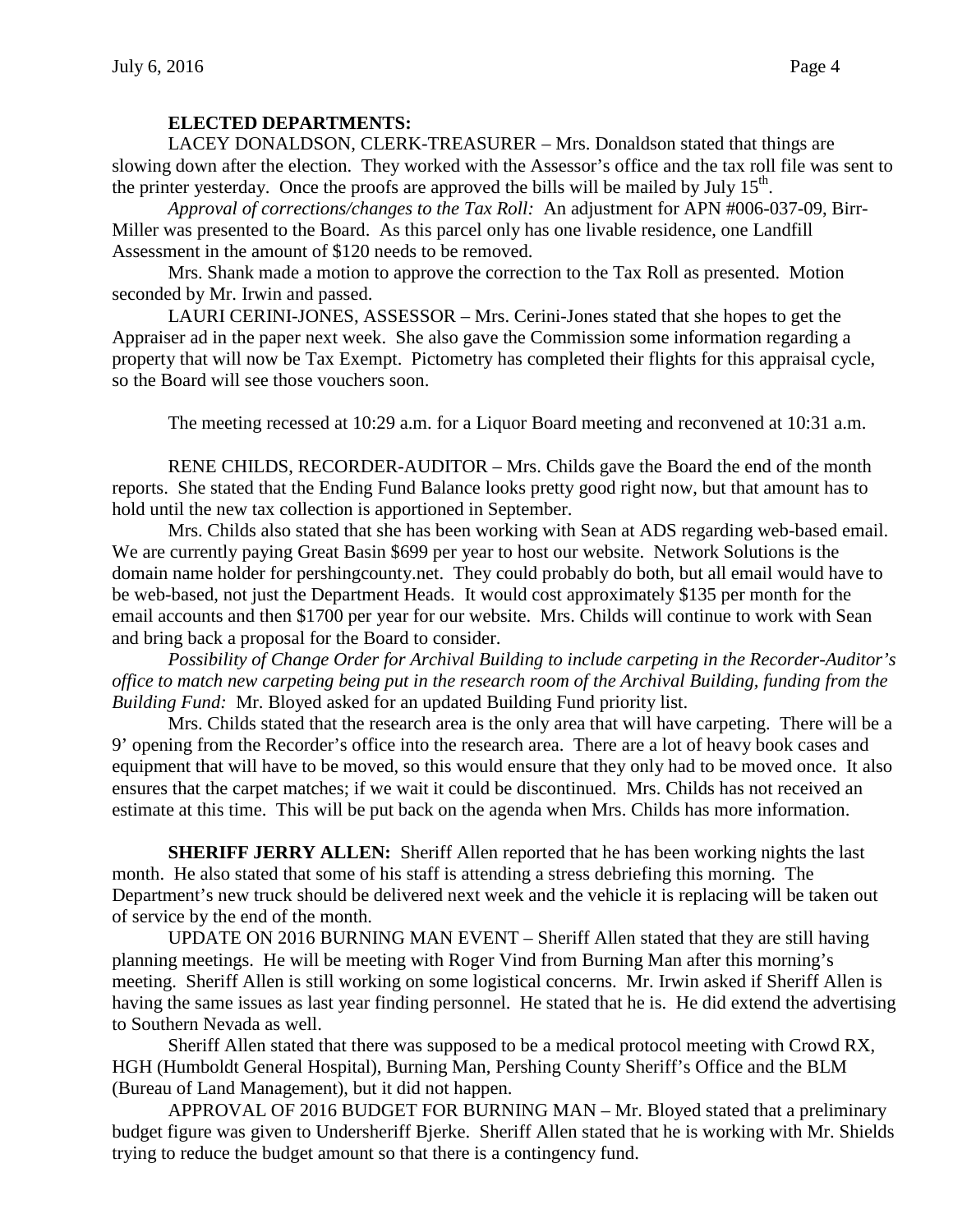Marnie Benson of Burning Man stated that they are hoping to have their population model to the Sheriff next week so that he can plan around it. They don't foresee any significant changes from last year. Sheriff Allen stated that he still has concerns as the Settlement Agreement does not cover the early entry and late exodus. Ms. Benson stated that she would follow up with Ray Allen. Mr. Shields stated that a formal request was sent to Burning Man regarding the addition of these two days and he was told by Mr. Allen that Burning Man had no incentive to follow through. Ms. Benson will discuss this with Mr. Allen. Mr. Bloyed suggested putting together a dollar amount of what those two extra days cost and submit it to Burning Man as well.

APPROVAL TO CHANGE CONTRACT AMOUNT WITH SH ARCHITECTURE FOR WORK PERFORMED ON PROPOSED JAIL FACILITY – The original contract amount was \$20,500. We have invoices over and above that in the amount of \$2,407.41. There was some apparent miscommunication, but the invoices should be paid.

Mr. Irwin made a motion to increase the contract with SH Architecture for work performed for the proposed Jail facility in the amount of \$2,407.41 and to pay any outstanding invoices. Motion seconded by Mrs. Shank and passed.

REQUEST TO INCREASE THE BUSINESS LICENSE LATE FEES FROM \$3.75 TO \$10.00 – It was mentioned that the Business License fees are set by Ordinance, therefore, the Ordinance will have to be amended. This will be put back on the next agenda.

**PUBLIC HEARING:** ROD ST. CLAIR, APPLICATION #86233, THE PROPOSED POINTS OF DIVERSION ARE IN THE NW ¼, NW ¼ OF SECTION 26, TOWNSHIP 35 ½ NORTH, RANGE 25 EAST MDB&M, LOCATED IN PERSHING COUNTY. THE PROPOSED MANNER OF USE IS MUNICIPAL. PROPOSED POINT OF DIVERSION IS THE MUD MEADOW HYDROGRAPHIC BASIN (026) AND THE PLACE OF USE IS WITHIN THE BRADY'S HOT SPRINGS AREA HYDROGRAPHIC BASIN (075), FERNLEY AREAS HYDROGRAPHIC BASIN (076), TRACY SEGMENT HYDROGRAPHIC BASIN (083), CARSON DESERT HYDROGRAPHIC BASIN (101), CHURCHILL VALLEY HYDROGRAPHIC BASIN (102), AND THE DAYTON VALLEY HYDROGRAPHIC BASIN (103) – Mr. Bloyed stated that the Commission's policy has always been to protest applications to move water out of Pershing County.

Mr. Bloyed asked if there was any public comment. Benny Hodges, Pershing County Water Conservation District Manager and member of the Humboldt River Water Basin Authority, stated that Mr. St. Clair's application is strictly speculative in nature and he would recommend that the Commission protest. Robert McDougal, who is also a member of the Humboldt River Water Basin Authority and County Commissioner-Elect, spoke about the initial applications Mr. St. Clair submitted in Humboldt. Mr. St. Clair is strictly trying to mine water. Mr. McDougal would also support the Commission's protest. Carl Clinger stated that Basin 26 is mostly in Humboldt County.

Mr. Irwin made a motion for Pershing County to continue the protest of Water Application #86233 filed by Rod St. Clair. Motion seconded by Mrs. Shank and passed.

# **ELECTED DEPARTMENTS, CONT.D:**

JUSTICE COURT: APPROVAL TO ADVERTISE/HIRE VACANT ADMIN – It was noted that this position is a ¾ time position.

Mrs. Shank made a motion to approve the advertisement and hiring to fill the vacant  $\frac{3}{4}$  time Administrative Clerk position in Justice Court. Motion seconded by Mr. Irwin and passed.

**PROCLAMATIONS AND AWARDS:** There were no Proclamations or Awards considered.

**DERBY FIELD AIRPORT:** ACCEPTANCE OF GRANT OFFER FOR DERBY FIELD BEACON PROJECT IN THE AMOUNT OF \$67,171.00 WITH A COUNTY MATCH OF \$4,479.00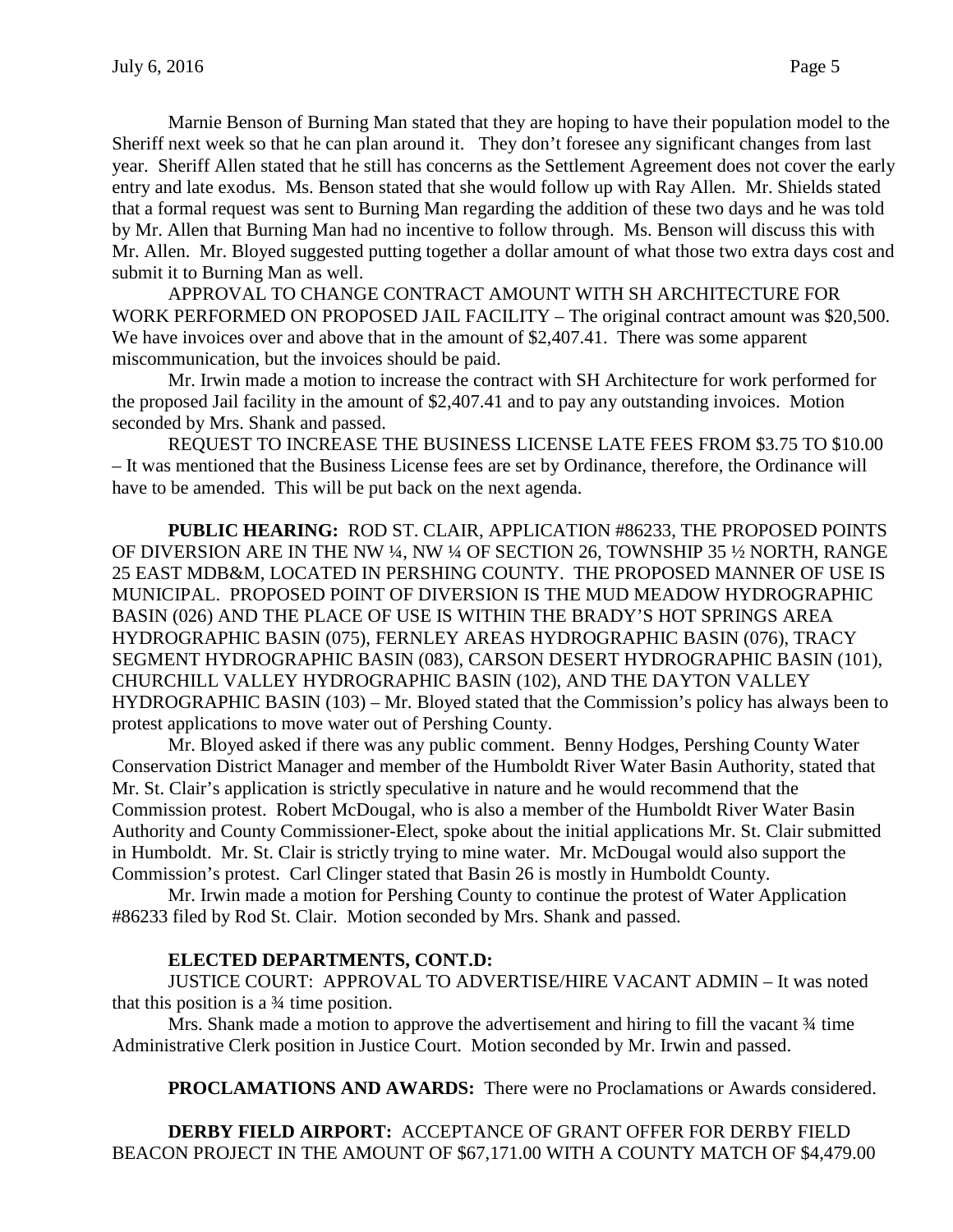AND NOTICE OF AWARD OF DERBY FIELD BEACON PROJECT TO SILVER SABRE ELECTRIC IN THE AMOUNT OF \$42,150.00 – Mrs. Shank made a motion to accept the Grant Offer from the Federal Aviation Administration for the Derby Field Beacon Project in the amount of \$67,171.00 with a County match of \$4,479.00 and approve the Notice of Award of the project to Silver Sabre Electric in the amount of \$42,150.00. Motion seconded by Mr. Irwin and passed.

**SALARY RESOLUTION:** S. BRISTOW, JUSTICE COURT – Mr. Irwin made a motion to approve the Salary Resolution for Staci Bristow, moving her from an Administrative Clerk I, Range 23, Step 6 to an Administrative Clerk II, Range 26, Step 2 effective on her Anniversary Date. Motion seconded by Mrs. Shank and passed.

**SELECTION OF A NON-PROFIT ORGANIZATION FOR DONATIONS TO BE MADE FROM IT'S MY COMMUNITY STORE FOR PERSHING COUNTY:** The Board would like an estimate of the amount of the donation before they choose an organization. Mrs. Childs will obtain some more information and this item will be put back on the next agenda.

**ADVISORY BOARD APPOINTMENTS:** PLANNING COMMISSION – A letter was received from Andrew Benolkin. Mrs. Donaldson informed the Board that she had spoken with Alan List and he stated he would not be submitting a letter.

Mr. Irwin made a motion to appoint Andrew Benolkin to the Planning Commission representing Upper Valley with a term expiring July 1, 2020. Motion seconded by Mrs. Shank and passed.

VOLUNTEER ADVISORY BOARD – A letter of interest was received from Jade Adams.

Mrs. Shank made a motion to appoint Jade Adams to the Volunteer Advisory Board with a term expiring July 5, 2019. Motion seconded by Mr. Irwin and passed.

**CORRESPONDENCE:** LETTERS OF SUPPORT FROM WATERTON GLOBAL RESOURCE MANAGEMENT, SOLIDUS RESOURCES, LLC AND CLOVER NEVADA, LLC – The Board received letters in support of the Pershing County Economic Development and Conservation Act from Elko Mining Group, LLC, Solidus Resources LLC, and Clover Nevada LLC. The letters were sent from Waterton Global Resource Management.

# **PERSHING COUNTY EMERGENCY OPERATIONS MANAGER / LEPC:**

Mrs. Shank spoke about the grants that were recently approved, which includes the SERC (State Emergency Response Commission) grant and the United We Stand grant. They have not heard any news in regards to the EMPG (Emergency Management Performance Grant) grant yet. There is a LEPC meeting tomorrow at 9:00 a.m.

*Discussion of process to proceed with the evaluation of the Pershing County Emergency Operation Manager:* Mr. Irwin stated that they had previously discussed including this position's evaluation at the same time as the other unclassified employees. Mr. Irwin is concerned about grant submittals always being done last minute and the Commission never having an opportunity to review them. He would like Mr. Sparke to come before the Board and discuss some of these concerns. Mrs. Wesner stated that a formal evaluation was done in 2012 by Mrs. Shank, but nothing since. Mr. Shields stated that Mr. Sparke will need to be given notice if the Board is going to hold a personnel hearing.

**APPROVAL TO RENEW THE PERSHING COUNTY CONFLICTS CONTRACT WITH KYLE SWANSON FOR FY 2016-2017:** The current contract expires on July 31, 2016. It was noted that Mr. Swanson did not ask for a cost increase. Mr. Shields stated that Mr. Swanson's contract is considerably lower than what we would see if it went back out to bid and he provides a great service to Pershing County.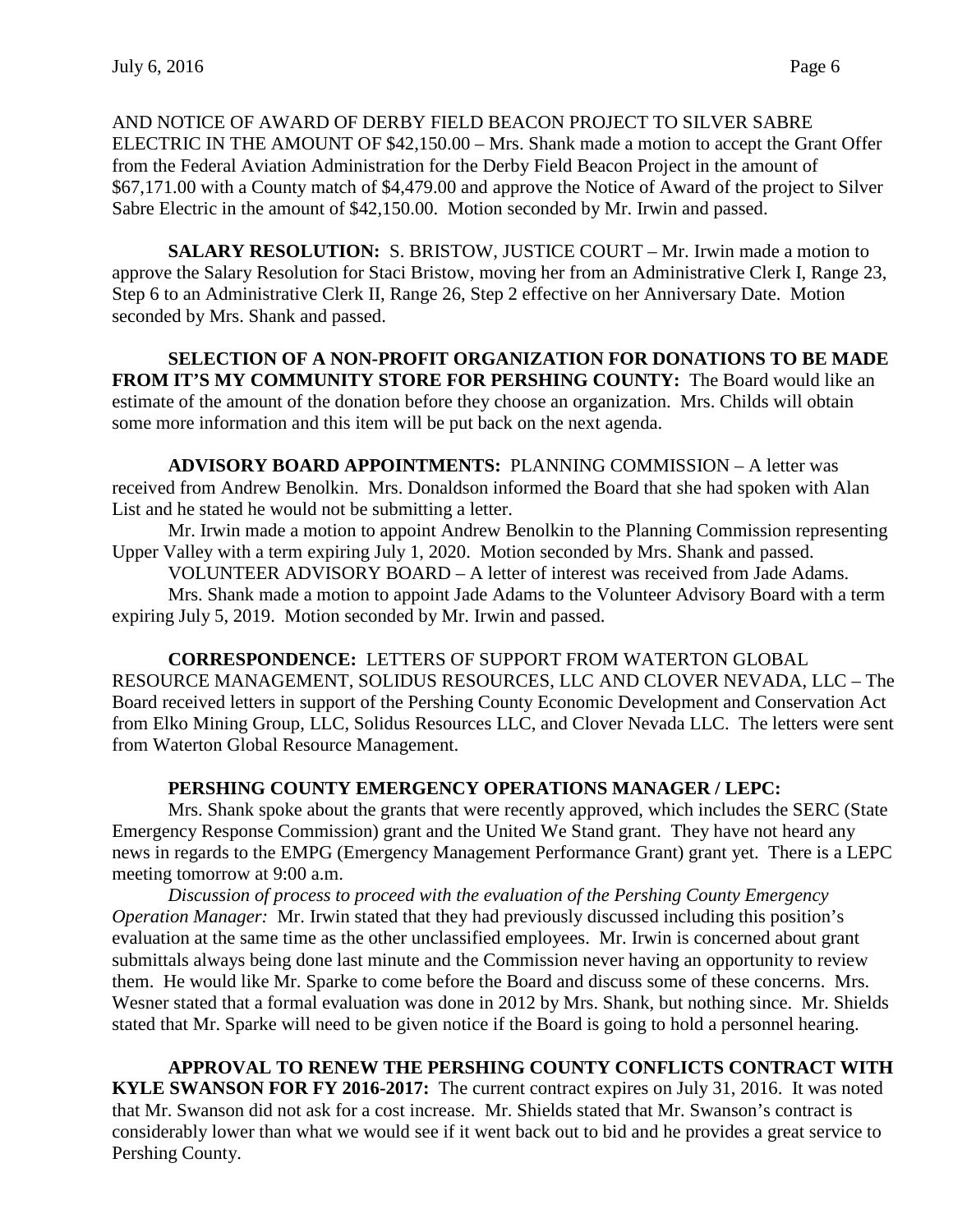Mr. Irwin made a motion to approve the renewal of the Pershing County Conflicts Contract with Kyle Swanson in the amount of \$47,250.00 effective August 1, 2016 for FY 2016-2017. Motion seconded by Mrs. Shank and passed.

**UNIONVILLE PARK:** APPROVAL TO PROCEED WITH ADDITIONAL REPAIRS OF THE BUILDING, WINDOWS, DOORS, FLOORING, ETC. – Mr. Irwin stated that at this time they don't have any quotes or a plan to move forward, so he would just like this to be a continuing agenda item. He would also like to look into a grant for a restroom. Mrs. Shank asked if we had received the other \$15,000 donation from Coeur Rochester. We have not.

**APPROVAL OF YEARLY SALARY INCREASES FOR UNCLASSIFIED EMPLOYEES FOR FY 2016-2017:** T. BJERKE, K. BRINKERHOFF, S. COCHRAN, H. LUSBY-ANGVICK, B. GREENE, D. HILL, K. WESNER, J. HANDKA, J. MCKINNEY, J. EVANS, J. BULLOCK – Mrs. Wesner stated that she has all of the evaluations except for Ms. Brinkerhoff's and Mrs. McKinney's. Mr. Irwin stated that he is working on them. Mr. Bloyed stated that the general unit employees were given a 2.5% merit increase plus a 1% cost of living increase that they gave up in lieu of paying for the employees' time spent at negotiations. Due to this, he felt the unclassified should be given 3.5%. Mrs. Childs stated that she budgeted 2.5%.

Mr. Irwin made a motion to approve the yearly salary increases for T. Bjerke, K. Brinkerhoff, S. Cochran, H. Lusby-Angvick, B. Greene, D. Hill, K. Wesner, J. Handka, J. McKinney, J. Evans and J. Bullock for Fiscal Year 2016-2017 in the amount of 2.5% effective July 1, 2016. Motion seconded by Mrs. Shank and passed.

**VOUCHERS:** Mrs. Shank made a motion to approve the vouchers as submitted. Motion seconded by Mr. Irwin and passed.

**DISCUSSION REGARDING STARTING THE PROCESS FOR THE NEXT STEPS REGARDING THE PERSHING COUNTY ECONOMIC DEVELOPMENT AND CONSERVATION ACT:** Mrs. Shank stated that the process needs to be clarified. Mr. Irwin stated that the first step would be adopting an Ordinance. He will work with Mr. Shields in regards to what that looks like. Mrs. Shank suggested instead of forming another committee, using the Planning Commission as they already deal with land uses and zoning. Mr. Bloyed also suggested the Natural Resource Advisory Commission, but also thought it might be a better fit for the Planning Department.

Carl Clinger spoke about some parts of the bill that he had concerns with; specifically, that the provisions in the bill will be done in ten years.

**MATTERS OF THE BOARD FOR DISCUSSION, BOARD MEMBER REPORTS, BOARD LIAISON REPORTS:** Mrs. Shank stated that she spoke with Steve Cochran, Public Defender about the Humboldt County Conflicts Counsel. It is her understanding that Mr. Cochran spoke with Dave Mendiola, Humboldt County Manager, and they have not received any applications for the position, so it looks like we will continue with our contract. She also stated that there is a LEPC meeting tomorrow.

Mr. Irwin stated that he will be attending the NACO (National Association of County Officials) meeting in Long Beach at the end of the month. He attended a Legislative meeting on 911 for Nevada and it was a good meeting. They are waiting to see if the Governor makes this one of his bills. The Nevada Association of County Officials Conference will be in Pahrump in November and he suggested that the information be forwarded to the Commissioner-Elects.